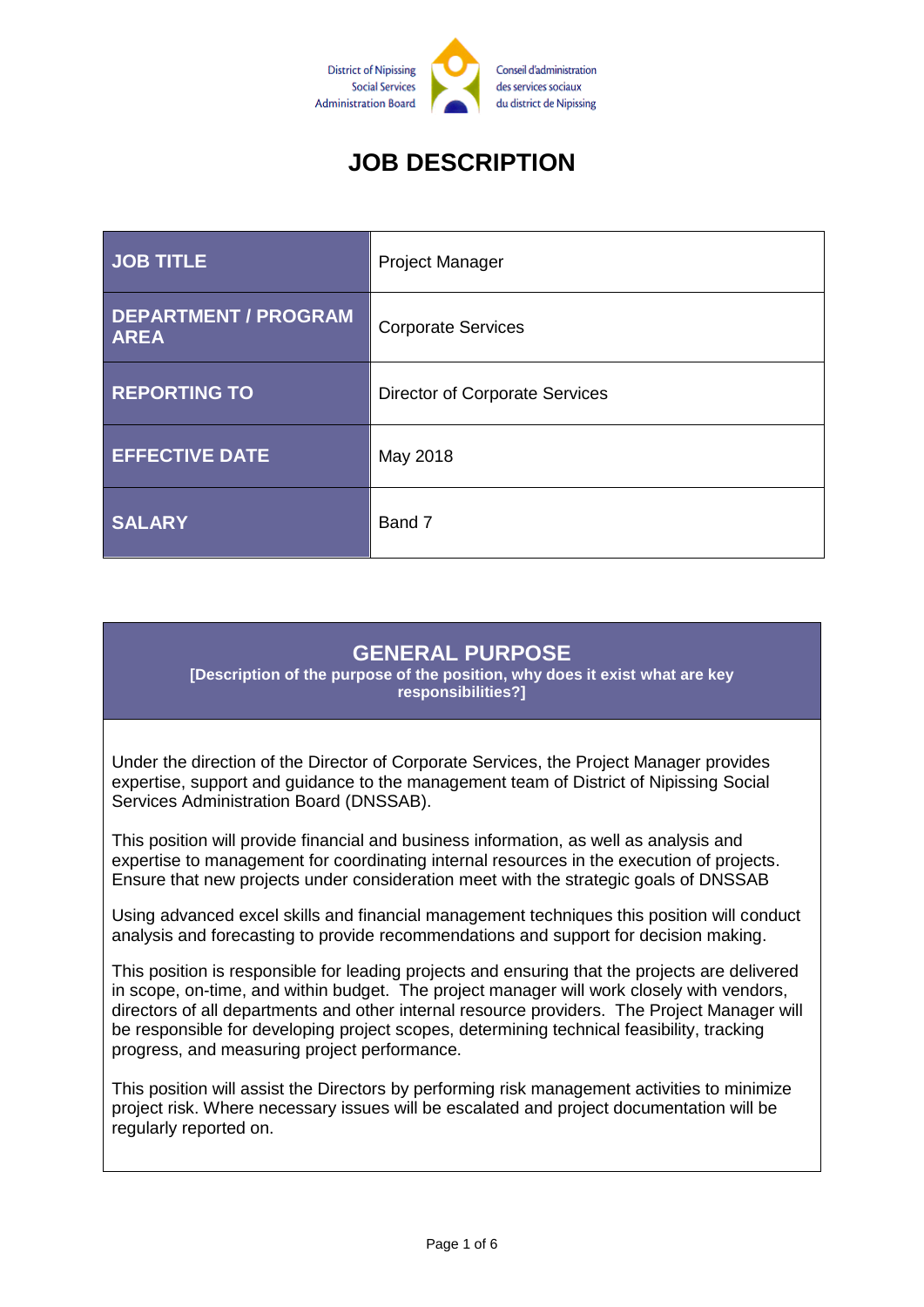# **KEY ACTIVITIES**

**[Name and list under each the key activities of the position and percentage estimate of time for each section.]**

| 1. Assist with the preparation of project budgets                                                                                                                                                             |  |  |
|---------------------------------------------------------------------------------------------------------------------------------------------------------------------------------------------------------------|--|--|
| 2. Assist with prioritizing projects organization wide;                                                                                                                                                       |  |  |
| 3. Supervise, organize and support staff assigned to the project;                                                                                                                                             |  |  |
| 4. Create project timelines and track deliverables against these schedules;                                                                                                                                   |  |  |
| 5. Provide operating forecasts and develop and monitor suitable forecast models<br>for programs as required;                                                                                                  |  |  |
| 6. Review activities and trends in overall operations, analyze and recommend<br>changes or improvements;                                                                                                      |  |  |
| 7. Facilitate communication between team members, vendors, and the<br>management team;                                                                                                                        |  |  |
| 8. Assist with the creation of cross functional teams to complete projects;                                                                                                                                   |  |  |
| 9. Lead project teams and assign tasks without micromanaging or overburdening<br>team members:                                                                                                                |  |  |
| 10. Provide training on all new projects that are implemented;                                                                                                                                                |  |  |
| 11. Look for opportunities for continuous improvement and recommend solutions to<br>the management team;                                                                                                      |  |  |
| 12. Assist with the compilation of statistical information for performance<br>measurements;                                                                                                                   |  |  |
| 13. Participate on various project teams, and multi-partner projects;                                                                                                                                         |  |  |
| 14. Write and prepare reports to the management team and the Board of Directors;                                                                                                                              |  |  |
| 15. Remove any barriers impeding the project                                                                                                                                                                  |  |  |
| As a DNSSAB employee, the position is responsible for creating, maintaining<br>and actively participating in a respectful workplace, that is free of all forms of<br>harassment, discrimination and violence. |  |  |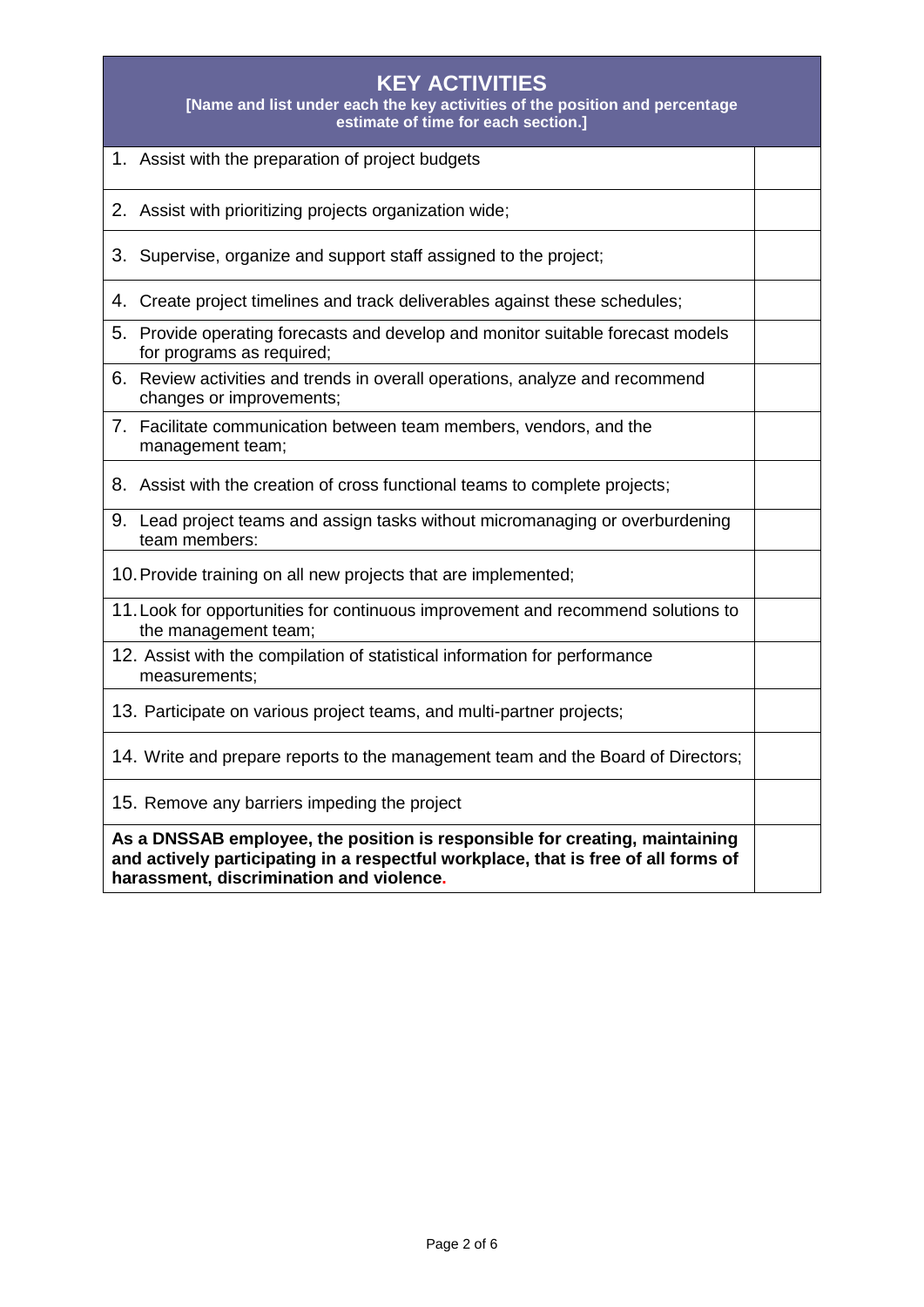# **QUALIFICATIONS**

- Post-Secondary Degree in Business Administration, Accounting, or Finance, a project management designation required (PMP, PgMP, PMI) ;
- Three (3) years of work experience in the field of project management, including a minimum of two (2) two years at the supervisory level;
- Experience working in the public sector, and knowledge of provincial computer systems is considered an asset;
- Excellent knowledge of time and project management applications;
- Knowledge of business process design and continuous improvement;
- Able to prioritize, and meet time sensitive deadlines;
- Team oriented individual, with a focus on collaboration and service;
- Skilled writer and communicator with highly developed interpersonal skills to foster and maintain working relationships with a variety of internal & external stakeholders;
- Excellent presentation, organizational, time management, problem solving, decision making skills; and able respond to issues using sound judgment;
- Proficiency in Excel with advances spreadsheet skills (sensitivity analyses, forecasting, statistical analyses, NPV and capital budgeting, for example), MS Word, and PowerPoint;
- Working knowledge of MS Project, MS SharePoint, and MS Dynamics NAV considered an asset;
- Demonstrated regular attendance in keeping with the Board's Attendance Management Policy;
- A valid Ontario driver's license and a vehicle available for use on the job.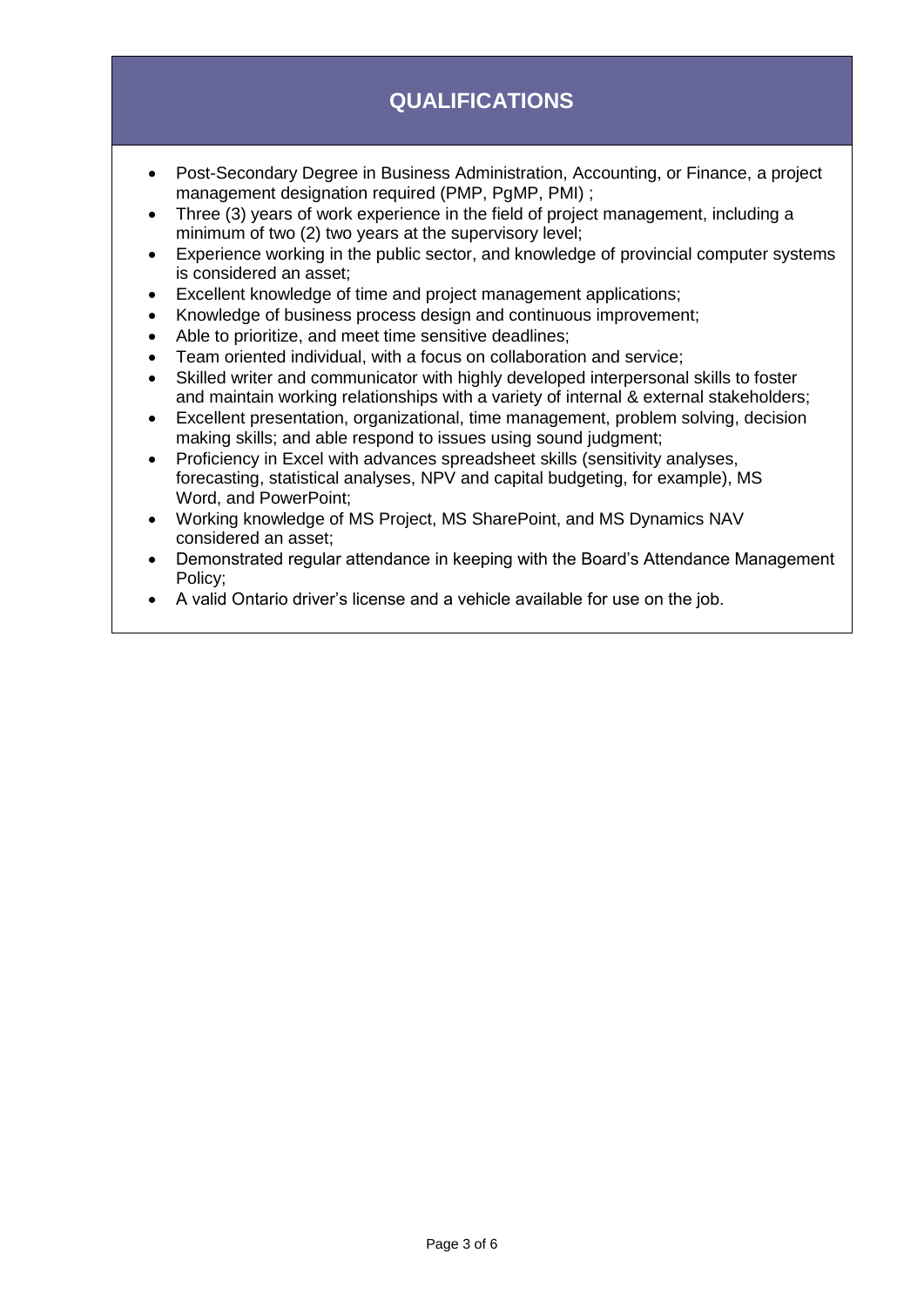#### **STATEMENT OF MANAGEMENT DUTIES AND RESPONSIBILITES IN DNSSAB**

All management is responsible and accountable for:

- Commitment to the achievement of Quality Services and Healthy Workplace through DNSSAB's Strategic Plan and Direction;
- Planning through participation and input into strategic planning, developing operating and financial plans, monitoring plan progress, reporting on plan results and evaluating the effectiveness of planning activities;
- Effective and efficient management of financial and human resources;
- Developing and organizing work processes, assigning work to staff, monitoring progress on outputs and quality, identifying process and workflow issues and developing solutions to these problems to achieve efficient, effective and quality services;
- Developing and implementing appropriate measurements for plans and workload productivity, analyzing and reporting on measures;
- Managing, Supervising Human Resources through recruitment and selection of staff, orientation, training, performance management, monitoring compliance with organization policies and standards, administration of Collective Agreement including grievance investigation and resolution;
- Internal and External Communication through written correspondence, reports and through oral presentations and meetings with staff and community;
- Maintain awareness of external and operational trends to identify impacts on DNSSAB mandates and programs.
- Effectively manage and safeguard Board assets both tangible and intangible;
- Be committed to the highest standards of ethics and business conduct;
- Promote and protect the good reputation of the organization.

### **COMPENSABLE FACTORS**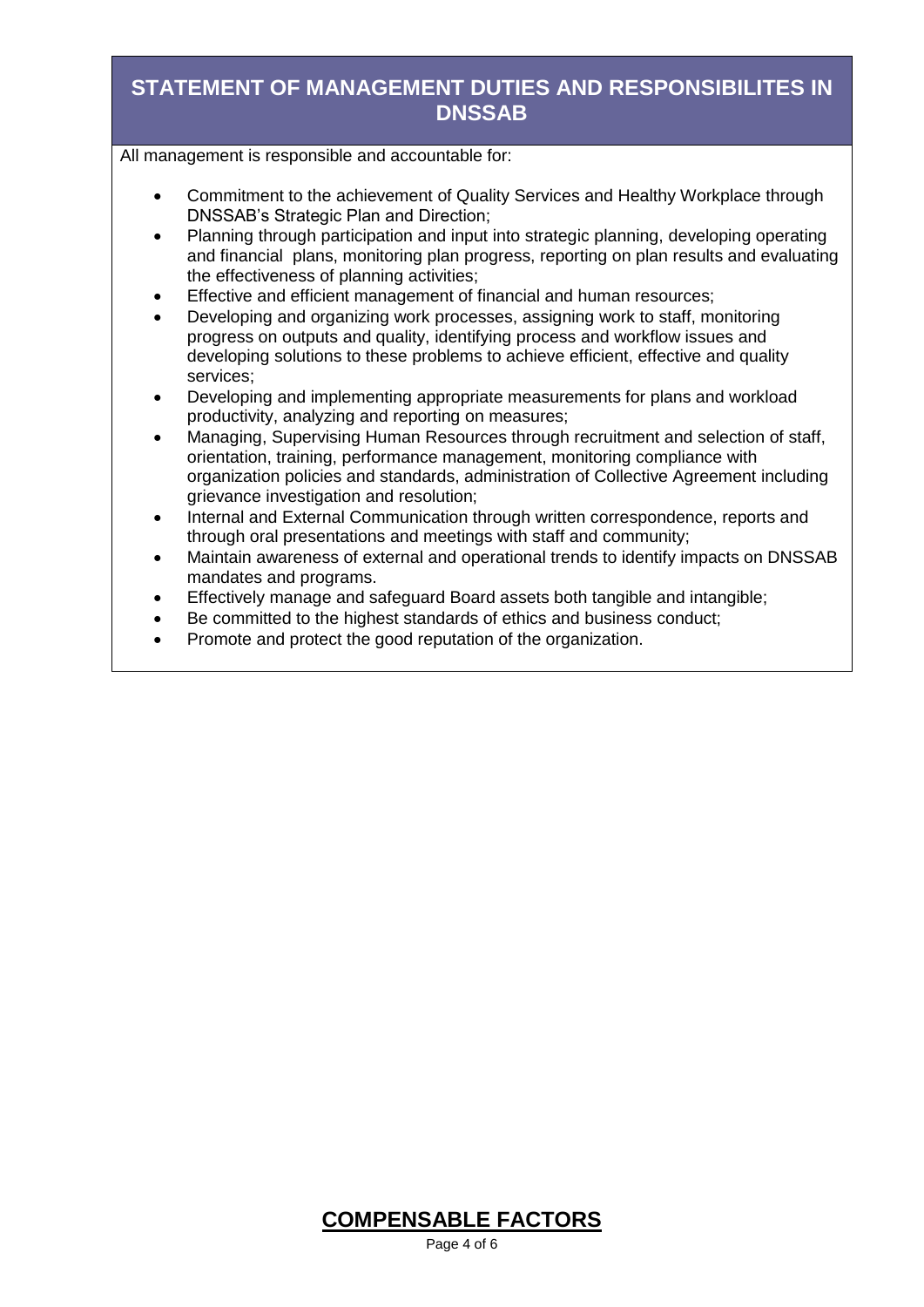### **COMPLEXITY / JUDGMENT**

**[The decision-making aspects of the position, the variety and relative difficulty of the material or information upon which decisions are based and the use of knowledge and experience in making the decisions.]**

Employee works generally towards broad objectives, instructions and policies. Conditions dealt with change frequently. Employee develops solutions to problems from factual background and fundamental principles.

#### **EDUCATION AND SPECIFIC TRAINING**

**[The level of formalized knowledge required to satisfactorily fill the position – such knowledge is most commonly acquired as a result o time spent in schools, colleges and universities / today's levels and standards are utilized – Education and Work Experience are rated together.]**

Graduation from an undergraduate degree program.

### **EXPERIENCE**

**[The length of time required to learn, under instruction or guidance is measured along with the essential techniques and skills the job calls for / work experience Is gained on the job under consideration, on prior jobs where the same or more elementary principles and techniques are used and on related jobs where the required body of knowledge can be built up – this is assuming the "incumbent" starts with the educations level specified in the Education factor.]**

3 years.

### **INDEPENDENCE OF ACTION**

**[Reflects the amount of direction and control received from either personal supervision or standard practices and precedents – also considers ingenuity, creativity and original thought required I the job.]**

Plans and carries out details of procedures and methods to attain objectives. Employee takes action in the straightforward application of policies or standards widely accepted within the occupation or profession.

### **RESULTS OF ERRORS**

**[Considers the extent of losses to the organization – such losses may result from mistakes occasioned by insufficiently considered decisions or judgements – only in lower level positions is consideration given to carelessness / results of errors is also used to evaluate responsibility for the safety of others.]**

Error May cause substantial delays in a phase of work. May cause serious results (beyond damage and waste) through late delivery, materials shortage or service breakdown. May cause identifiable deterioration in customer, public or employee relations. May result in fatal or incapacitating injury to others